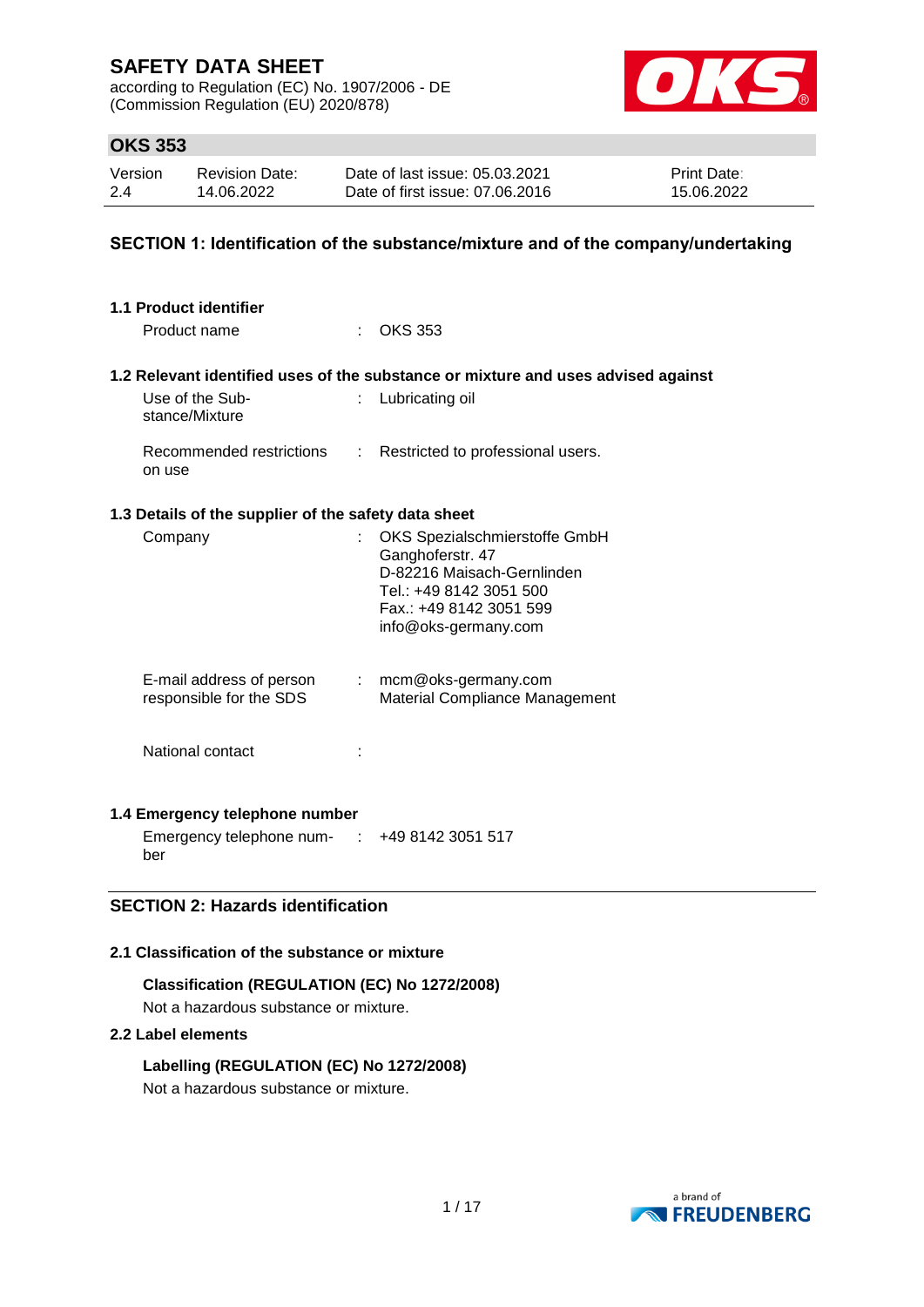according to Regulation (EC) No. 1907/2006 - DE (Commission Regulation (EU) 2020/878)



## **OKS 353**

| Version | <b>Revision Date:</b> | Date of last issue: 05.03.2021  | <b>Print Date:</b> |
|---------|-----------------------|---------------------------------|--------------------|
| 2.4     | 14.06.2022            | Date of first issue: 07.06.2016 | 15.06.2022         |

#### **2.3 Other hazards**

This substance/mixture contains no components considered to be either persistent, bioaccumulative and toxic (PBT), or very persistent and very bioaccumulative (vPvB) at levels of 0.1% or higher.

Ecological information: The substance/mixture does not contain components considered to have endocrine disrupting properties according to REACH Article 57(f) or Commission Delegated regulation (EU) 2017/2100 or Commission Regulation (EU) 2018/605 at levels of 0.1% or higher.

Toxicological information: The substance/mixture does not contain components considered to have endocrine disrupting properties according to REACH Article 57(f) or Commission Delegated regulation (EU) 2017/2100 or Commission Regulation (EU) 2018/605 at levels of 0.1% or higher.

### **SECTION 3: Composition/information on ingredients**

#### **3.2 Mixtures**

Chemical nature : ester oil

Mineral oil. Synthetic hydrocarbon oil

#### **Components**

| Chemical name                                | CAS-No.                    | Classification | specific concen- | Concentration |
|----------------------------------------------|----------------------------|----------------|------------------|---------------|
|                                              | EC-No.                     |                | tration limit    | (% w/w)       |
|                                              |                            |                | M-Factor         |               |
|                                              | Index-No.                  |                | <b>Notes</b>     |               |
|                                              | <b>Registration number</b> |                | Acute toxicity   |               |
|                                              |                            |                | estimate         |               |
| Substances with a workplace exposure limit : |                            |                |                  |               |
| Lubricating oils (petro-                     | 72623-87-1                 | Not classified |                  | $>= 30 - 50$  |
| leum), C20-50, hy-                           | 276-738-4                  |                |                  |               |
| drotreated neutral oil-                      |                            |                | Note L           |               |
| based; Baseoil -                             | 649-483-00-5               |                |                  |               |
| unspecified                                  | 01-2119474889-13-          |                |                  |               |
|                                              | <b>XXXX</b>                |                |                  |               |
|                                              |                            |                |                  |               |

For explanation of abbreviations see section 16.

#### **SECTION 4: First aid measures**

#### **4.1 Description of first aid measures**

If inhaled : Remove person to fresh air. If signs/symptoms continue, get medical attention. Keep patient warm and at rest. If breathing is irregular or stopped, administer artificial respiration.

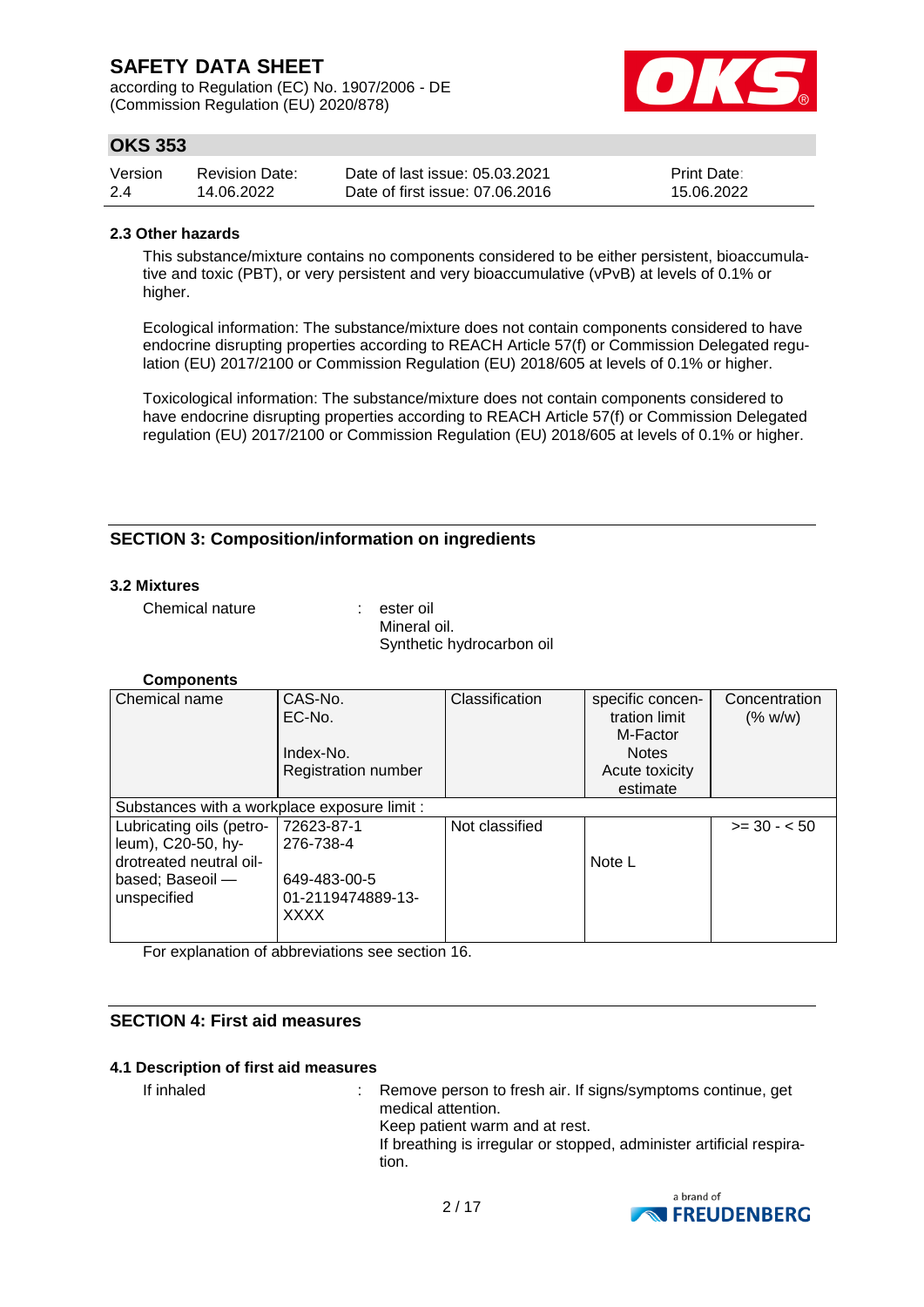according to Regulation (EC) No. 1907/2006 - DE (Commission Regulation (EU) 2020/878)



## **OKS 353**

| Version<br>2.4         | <b>Revision Date:</b><br>14.06.2022 | Date of last issue: 05.03.2021<br>Date of first issue: 07.06.2016                                                                                       | Print Date:<br>15.06.2022 |
|------------------------|-------------------------------------|---------------------------------------------------------------------------------------------------------------------------------------------------------|---------------------------|
|                        | In case of skin contact             | : Remove contaminated clothing. If irritation develops, get med-<br>ical attention.<br>In case of contact, immediately flush skin with plenty of water. |                           |
| In case of eye contact |                                     | Rinse immediately with plenty of water, also under the eyelids,<br>for at least 10 minutes.<br>If eye irritation persists, consult a specialist.        |                           |
|                        | If swallowed                        | $\therefore$ Move the victim to fresh air.<br>Do NOT induce vomiting.<br>Rinse mouth with water.                                                        |                           |
|                        |                                     | 4.2 Most important symptoms and effects, both acute and delayed                                                                                         |                           |

| Symptoms | : No information available. |
|----------|-----------------------------|
| Risks    | : None known.               |

#### **4.3 Indication of any immediate medical attention and special treatment needed**

: No information available.

### **SECTION 5: Firefighting measures**

#### **5.1 Extinguishing media**

media

| Suitable extinguishing media |  | Use water spray, alcohol-resistant foam, dry chemical or car-<br>bon dioxide. |
|------------------------------|--|-------------------------------------------------------------------------------|
| Unsuitable extinguishing     |  | : High volume water jet                                                       |

#### **5.2 Special hazards arising from the substance or mixture**

| Hazardous combustion prod- : Carbon oxides |                       |
|--------------------------------------------|-----------------------|
| ucts                                       | Nitrogen oxides (NOx) |

#### **5.3 Advice for firefighters**

| Special protective equipment :<br>for firefighters | In the event of fire, wear self-contained breathing apparatus.<br>Use personal protective equipment. Exposure to decomposi-<br>tion products may be a hazard to health. |
|----------------------------------------------------|-------------------------------------------------------------------------------------------------------------------------------------------------------------------------|
| Further information                                | Standard procedure for chemical fires.                                                                                                                                  |

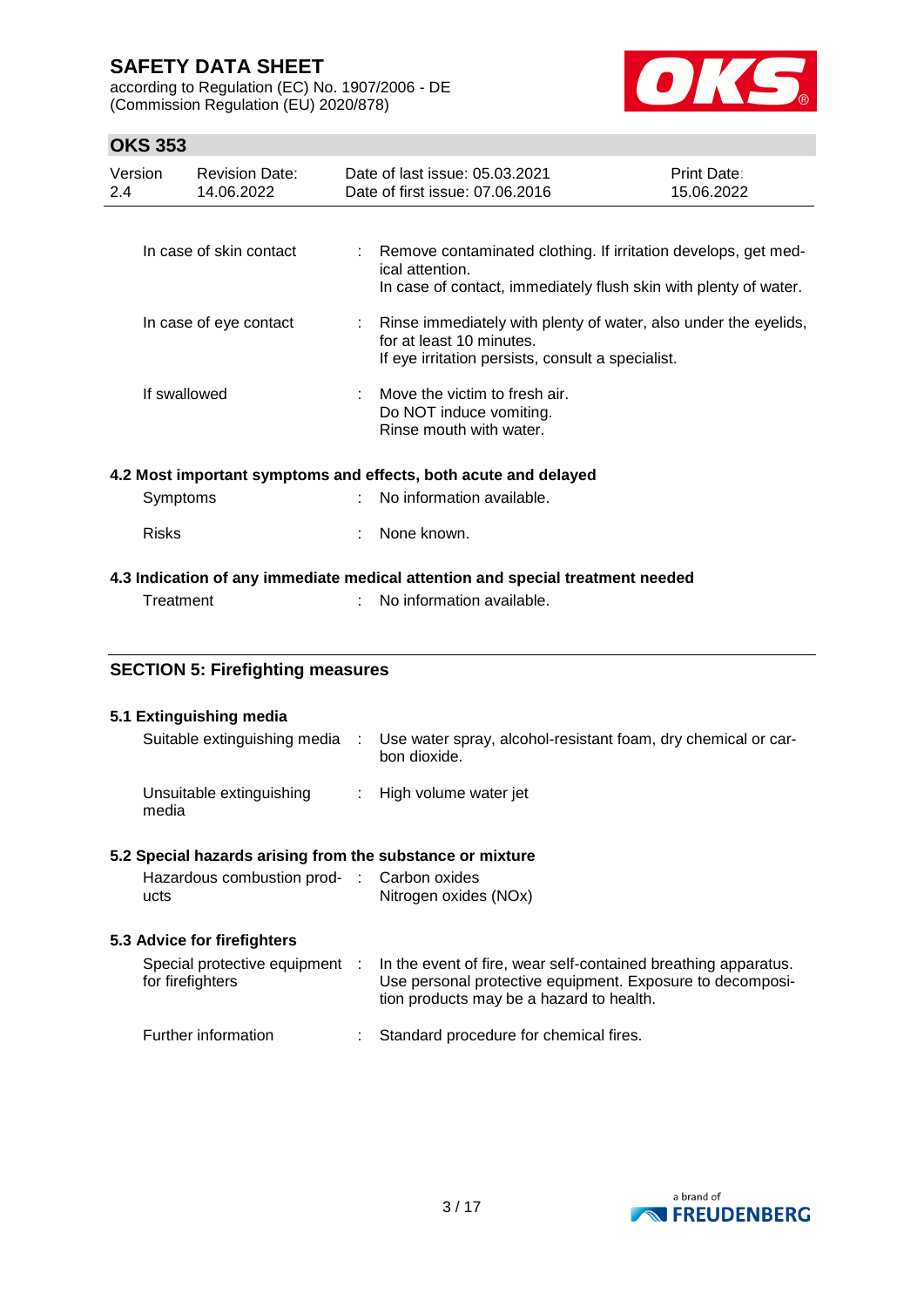according to Regulation (EC) No. 1907/2006 - DE (Commission Regulation (EU) 2020/878)



## **OKS 353**

| Version | <b>Revision Date:</b> | Date of last issue: 05.03.2021  | <b>Print Date:</b> |
|---------|-----------------------|---------------------------------|--------------------|
| 2.4     | 14.06.2022            | Date of first issue: 07.06.2016 | 15.06.2022         |

#### **SECTION 6: Accidental release measures**

|                                                          | 6.1 Personal precautions, protective equipment and emergency procedures                                                                                                                                                  |
|----------------------------------------------------------|--------------------------------------------------------------------------------------------------------------------------------------------------------------------------------------------------------------------------|
| Personal precautions                                     | : Evacuate personnel to safe areas.<br>Use personal protective equipment.<br>Refer to protective measures listed in sections 7 and 8.                                                                                    |
| <b>6.2 Environmental precautions</b>                     |                                                                                                                                                                                                                          |
| Environmental precautions                                | : Try to prevent the material from entering drains or water<br>courses.<br>Prevent further leakage or spillage if safe to do so.<br>Local authorities should be advised if significant spillages<br>cannot be contained. |
| 6.3 Methods and material for containment and cleaning up |                                                                                                                                                                                                                          |
|                                                          | Methode for eleccing up . Contain enillogs, and then collect with non-combustible ob                                                                                                                                     |

#### Methods for cleaning up : Contain spillage, and then collect with non-combustible absorbent material, (e.g. sand, earth, diatomaceous earth, vermiculite) and place in container for disposal according to local / national regulations (see section 13).

#### **6.4 Reference to other sections**

For personal protection see section 8.

### **SECTION 7: Handling and storage**

| 7.1 Precautions for safe handling                                |                               |                                                                                                                                                                                                                                                                                                                                |
|------------------------------------------------------------------|-------------------------------|--------------------------------------------------------------------------------------------------------------------------------------------------------------------------------------------------------------------------------------------------------------------------------------------------------------------------------|
| Advice on safe handling                                          | t.                            | For personal protection see section 8.<br>Smoking, eating and drinking should be prohibited in the ap-<br>plication area.<br>Wash hands and face before breaks and immediately after<br>handling the product.                                                                                                                  |
| Hygiene measures                                                 |                               | : Wash face, hands and any exposed skin thoroughly after<br>handling.                                                                                                                                                                                                                                                          |
| 7.2 Conditions for safe storage, including any incompatibilities |                               |                                                                                                                                                                                                                                                                                                                                |
| Requirements for storage<br>areas and containers                 | $\mathcal{I}^{\mathcal{I}}$ . | Store in original container. Keep container closed when not in<br>use. Keep in a dry, cool and well-ventilated place. Containers<br>which are opened must be carefully resealed and kept upright<br>to prevent leakage. Store in accordance with the particular<br>national regulations. Keep in properly labelled containers. |
| Storage class (TRGS 510)                                         |                               | 10, Combustible liquids                                                                                                                                                                                                                                                                                                        |
| 7.3 Specific end use(s)                                          |                               |                                                                                                                                                                                                                                                                                                                                |
| Specific use(s)                                                  |                               | Specific instructions for handling, not required.                                                                                                                                                                                                                                                                              |

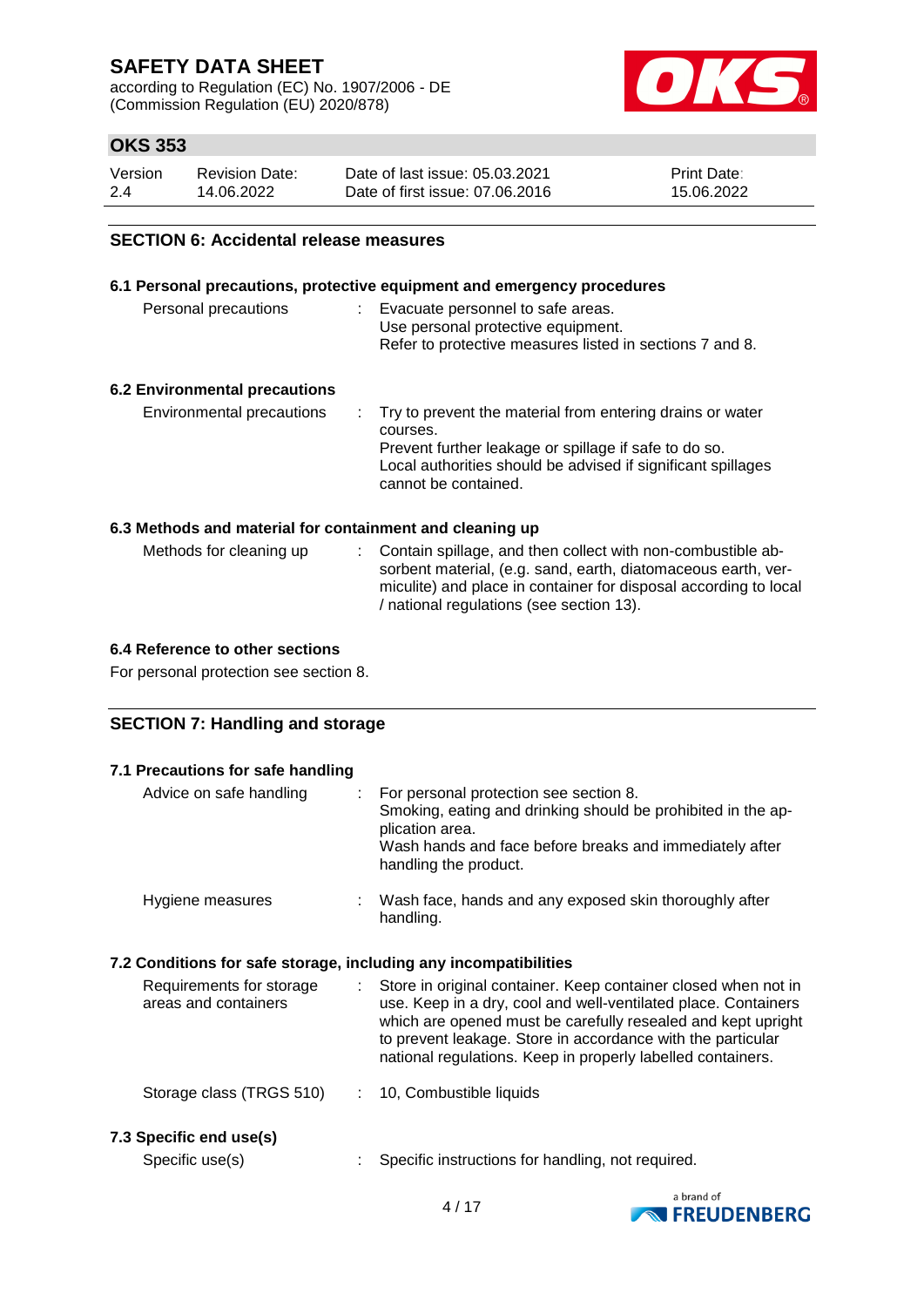according to Regulation (EC) No. 1907/2006 - DE (Commission Regulation (EU) 2020/878)



## **OKS 353**

| Version | <b>Revision Date:</b> | Date of last issue: 05.03.2021  | <b>Print Date:</b> |
|---------|-----------------------|---------------------------------|--------------------|
| 2.4     | 14.06.2022            | Date of first issue: 07,06,2016 | 15.06.2022         |

### **SECTION 8: Exposure controls/personal protection**

#### **8.1 Control parameters**

#### **Occupational Exposure Limits**

| Components                                                                                                    | CAS-No.                                                                                                                                     | Value type (Form<br>of exposure) | Control parameters | <b>Basis</b>                     |
|---------------------------------------------------------------------------------------------------------------|---------------------------------------------------------------------------------------------------------------------------------------------|----------------------------------|--------------------|----------------------------------|
| Lubricating oils<br>(petroleum), C20-<br>50, hydrotreated<br>neutral oil-based;<br>Baseoil - un-<br>specified | AGW (Vapour<br>72623-87-1<br>and aerosols)                                                                                                  |                                  | $5 \text{ mg/m}$ 3 | DE TRGS<br>900<br>$(2018-06-07)$ |
|                                                                                                               | Peak-limit: excursion factor (category): 4;(II)                                                                                             |                                  |                    |                                  |
|                                                                                                               | Further information: When there is compliance with the OEL and biological<br>tolerance values, there is no risk of harming the unborn child |                                  |                    |                                  |

#### **8.2 Exposure controls**

#### **Engineering measures**

none

#### **Personal protective equipment**

Eye protection : Safety glasses with side-shields

| Hand protection    |                      |
|--------------------|----------------------|
| Material           | : Nitrile rubber     |
| Break through time | $:$ > 10 min         |
| Protective index   | $\therefore$ Class 1 |
|                    |                      |

| <b>Remarks</b>         | For prolonged or repeated contact use protective gloves. The<br>break through time depends amongst other things on the<br>material, the thickness and the type of glove and therefore<br>has to be measured for each case.<br>The selected protective gloves have to satisfy the specifica-<br>tions of Regulation (EU) 2016/425 and the standard EN 374<br>derived from it. |  |
|------------------------|------------------------------------------------------------------------------------------------------------------------------------------------------------------------------------------------------------------------------------------------------------------------------------------------------------------------------------------------------------------------------|--|
| Respiratory protection | Not required; except in case of aerosol formation.                                                                                                                                                                                                                                                                                                                           |  |
| Filter type            | Filter type A-P                                                                                                                                                                                                                                                                                                                                                              |  |

#### Protective measures : The type of protective equipment must be selected according to the concentration and amount of the dangerous substance at the specific workplace. Choose body protection in relation to its type, to the concentration and amount of dangerous substances, and to the specific work-place.

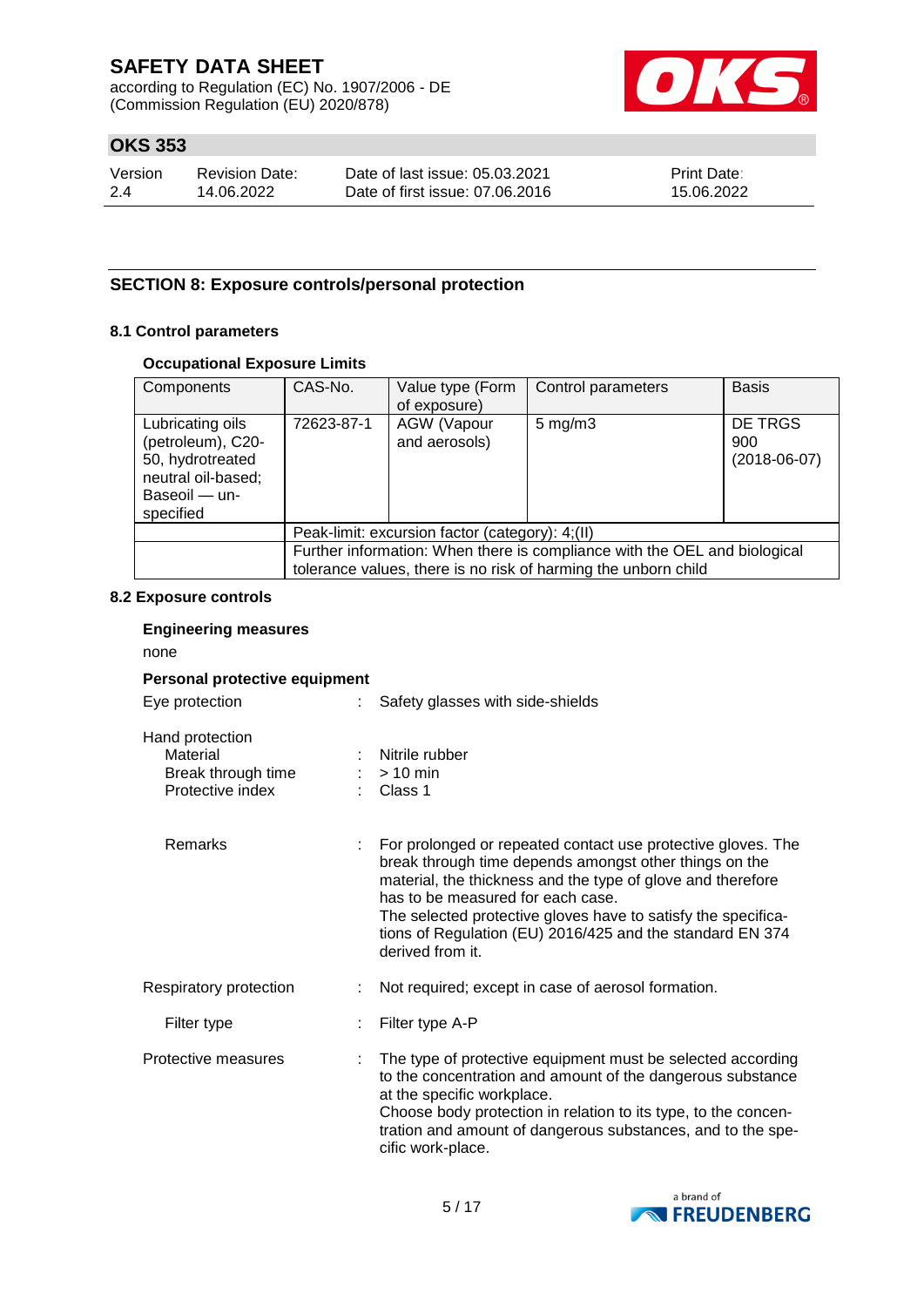according to Regulation (EC) No. 1907/2006 - DE (Commission Regulation (EU) 2020/878)



## **OKS 353**

| Version | <b>Revision Date:</b> | Date of last issue: 05.03.2021  | <b>Print Date:</b> |
|---------|-----------------------|---------------------------------|--------------------|
| 2.4     | 14.06.2022            | Date of first issue: 07.06.2016 | 15.06.2022         |

### **SECTION 9: Physical and chemical properties**

#### **9.1 Information on basic physical and chemical properties**

| Physical state                                        | t                         | liquid                                    |
|-------------------------------------------------------|---------------------------|-------------------------------------------|
| Colour                                                | t                         | yellow                                    |
| Odour                                                 |                           | characteristic                            |
| <b>Odour Threshold</b>                                | ÷                         | No data available                         |
|                                                       |                           |                                           |
| Melting point/range                                   | t.                        | No data available                         |
| Boiling point/boiling range                           | ÷.                        | No data available                         |
| Flammability (solid, gas)                             | ÷.                        | Not applicable                            |
| Upper explosion limit / Upper :<br>flammability limit |                           | No data available                         |
| Lower explosion limit / Lower<br>flammability limit   | $\mathbb{R}^{\mathbb{Z}}$ | No data available                         |
| Flash point                                           |                           | $>= 250 °C$<br>Method: ISO 2592, open cup |
| Auto-ignition temperature                             | t.                        | No data available                         |
| Decomposition temperature                             |                           | No data available                         |
| рH                                                    | t                         | Not applicable                            |
|                                                       |                           |                                           |
| Viscosity<br>Viscosity, dynamic                       | ÷.                        | No data available                         |
| Viscosity, kinematic                                  | t.                        | 100 mm2/s (40 °C)                         |
| Solubility(ies)<br>Water solubility                   |                           | insoluble                                 |
| Solubility in other solvents : No data available      |                           |                                           |
| Partition coefficient: n-<br>octanol/water            | t.                        | No data available                         |
| Vapour pressure                                       |                           | $<$ 0,001 hPa (20 °C)                     |
|                                                       |                           |                                           |

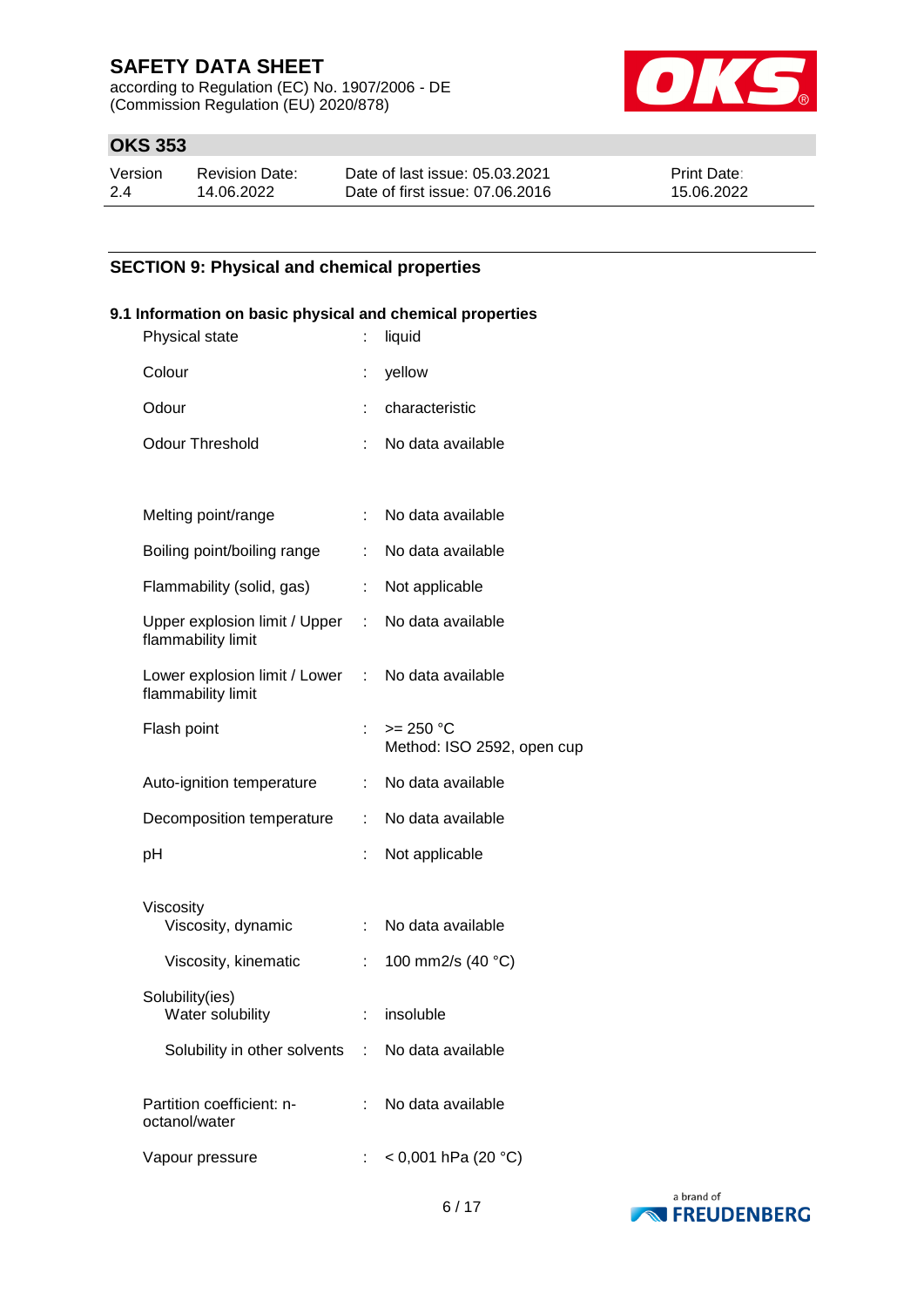according to Regulation (EC) No. 1907/2006 - DE (Commission Regulation (EU) 2020/878)



## **OKS 353**

| Version<br><b>Revision Date:</b><br>14.06.2022<br>2.4 |                     |                         | Date of last issue: 05.03.2021<br>Date of first issue: 07.06.2016 | Print Date:<br>15.06.2022                                            |  |
|-------------------------------------------------------|---------------------|-------------------------|-------------------------------------------------------------------|----------------------------------------------------------------------|--|
|                                                       |                     | Relative density        | ÷.                                                                | 0,91(20 °C)<br>Reference substance: Water<br>The value is calculated |  |
|                                                       | Density             |                         |                                                                   | $0,91$ g/cm3<br>(20 °C)                                              |  |
|                                                       | <b>Bulk density</b> |                         |                                                                   | Not applicable                                                       |  |
|                                                       |                     | Relative vapour density | ÷.                                                                | No data available                                                    |  |
| 9.2 Other information<br><b>Explosives</b>            |                     |                         | ÷                                                                 | Not explosive                                                        |  |
|                                                       |                     | Oxidizing properties    |                                                                   | No data available                                                    |  |
|                                                       | Self-ignition       |                         |                                                                   | No data available                                                    |  |
|                                                       |                     | Evaporation rate        |                                                                   | No data available                                                    |  |
|                                                       |                     | Sublimation point       |                                                                   | Not applicable                                                       |  |
|                                                       |                     |                         |                                                                   |                                                                      |  |

#### **SECTION 10: Stability and reactivity**

#### **10.1 Reactivity**

No hazards to be specially mentioned.

#### **10.2 Chemical stability**

Stable under normal conditions.

#### **10.3 Possibility of hazardous reactions**

| Hazardous reactions | No dangerous reaction known under conditions of normal use. |
|---------------------|-------------------------------------------------------------|
|                     |                                                             |

#### **10.4 Conditions to avoid**

Conditions to avoid : No conditions to be specially mentioned.

#### **10.5 Incompatible materials**

Materials to avoid : No materials to be especially mentioned.

#### **10.6 Hazardous decomposition products**

No decomposition if stored and applied as directed.

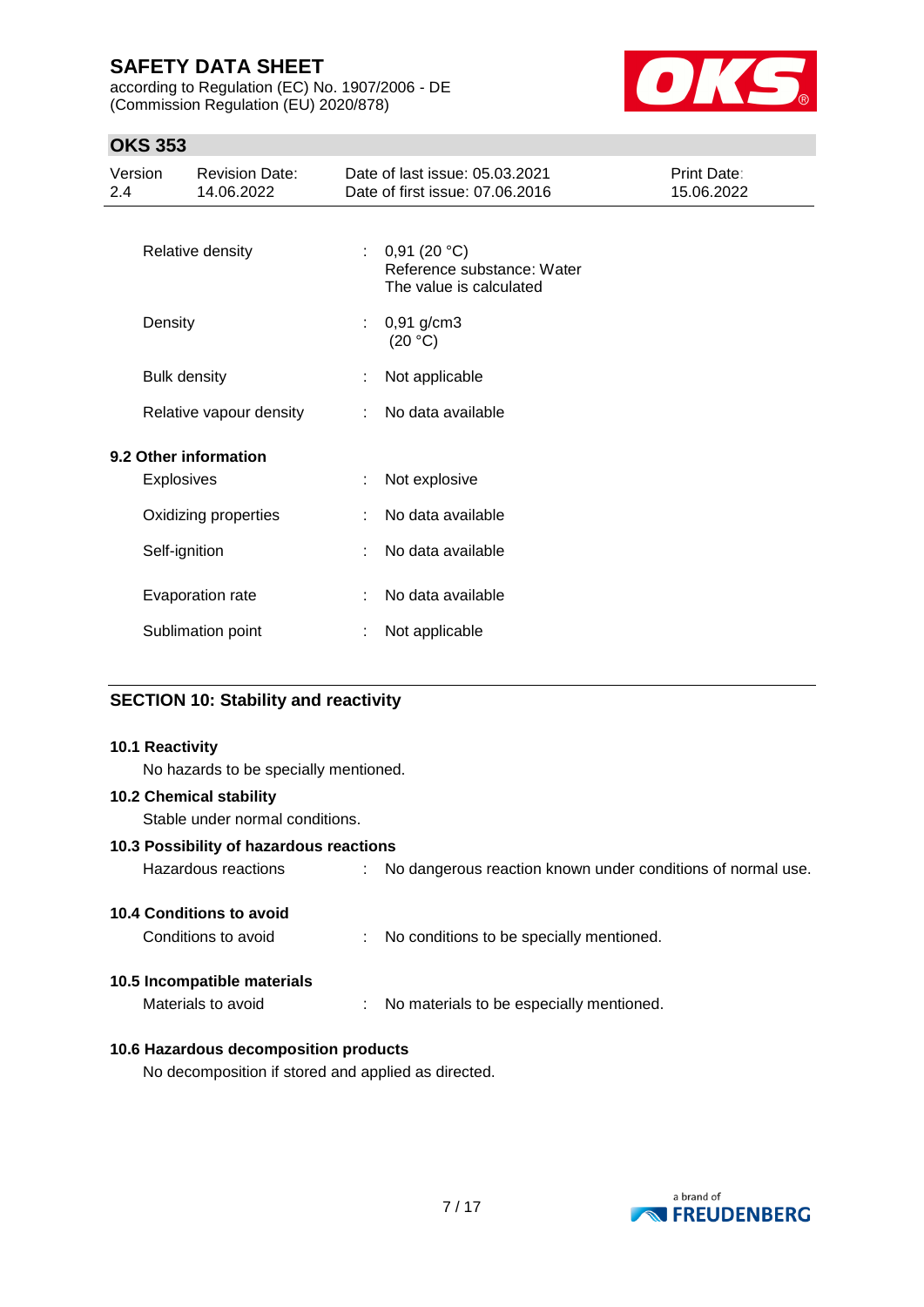according to Regulation (EC) No. 1907/2006 - DE (Commission Regulation (EU) 2020/878)



## **OKS 353**

| Version | <b>Revision Date:</b> | Date of last issue: 05.03.2021  | <b>Print Date:</b> |
|---------|-----------------------|---------------------------------|--------------------|
| 2.4     | 14.06.2022            | Date of first issue: 07.06.2016 | 15.06.2022         |

### **SECTION 11: Toxicological information**

#### **11.1 Information on hazard classes as defined in Regulation (EC) No 1272/2008**

| <b>Acute toxicity</b> |  |
|-----------------------|--|
|-----------------------|--|

## **Product:**

| Acute oral toxicity       | : Remarks: This information is not available. |
|---------------------------|-----------------------------------------------|
| Acute inhalation toxicity | : Remarks: This information is not available. |
| Acute dermal toxicity     | : Remarks: This information is not available. |

#### **Components:**

| Lubricating oils (petroleum), C20-50, hydrotreated neutral oil-based; Baseoil — unspeci-<br>fied: |                                                                              |  |  |  |
|---------------------------------------------------------------------------------------------------|------------------------------------------------------------------------------|--|--|--|
| Acute oral toxicity                                                                               | LD50 (Rat): $>$ 5.000 mg/kg<br>Method: OECD Test Guideline 401<br>GLP: yes   |  |  |  |
| Acute dermal toxicity                                                                             | : LD50 (Rat): $>$ 5.000 mg/kg<br>Method: OECD Test Guideline 402<br>GLP: yes |  |  |  |
| <b>Skin corrosion/irritation</b>                                                                  |                                                                              |  |  |  |

#### **Product:**

Remarks : This information is not available.

#### **Components:**

**Lubricating oils (petroleum), C20-50, hydrotreated neutral oil-based; Baseoil — unspecified:**

| Species    | : Rabbit                  |
|------------|---------------------------|
| Assessment | : No skin irritation      |
| Method     | : OECD Test Guideline 404 |
| Result     | : No skin irritation      |
| GI P       | : ves                     |
|            |                           |

#### **Serious eye damage/eye irritation**

#### **Product:**

Remarks : This information is not available.

#### **Components:**

**Lubricating oils (petroleum), C20-50, hydrotreated neutral oil-based; Baseoil — unspecified:**

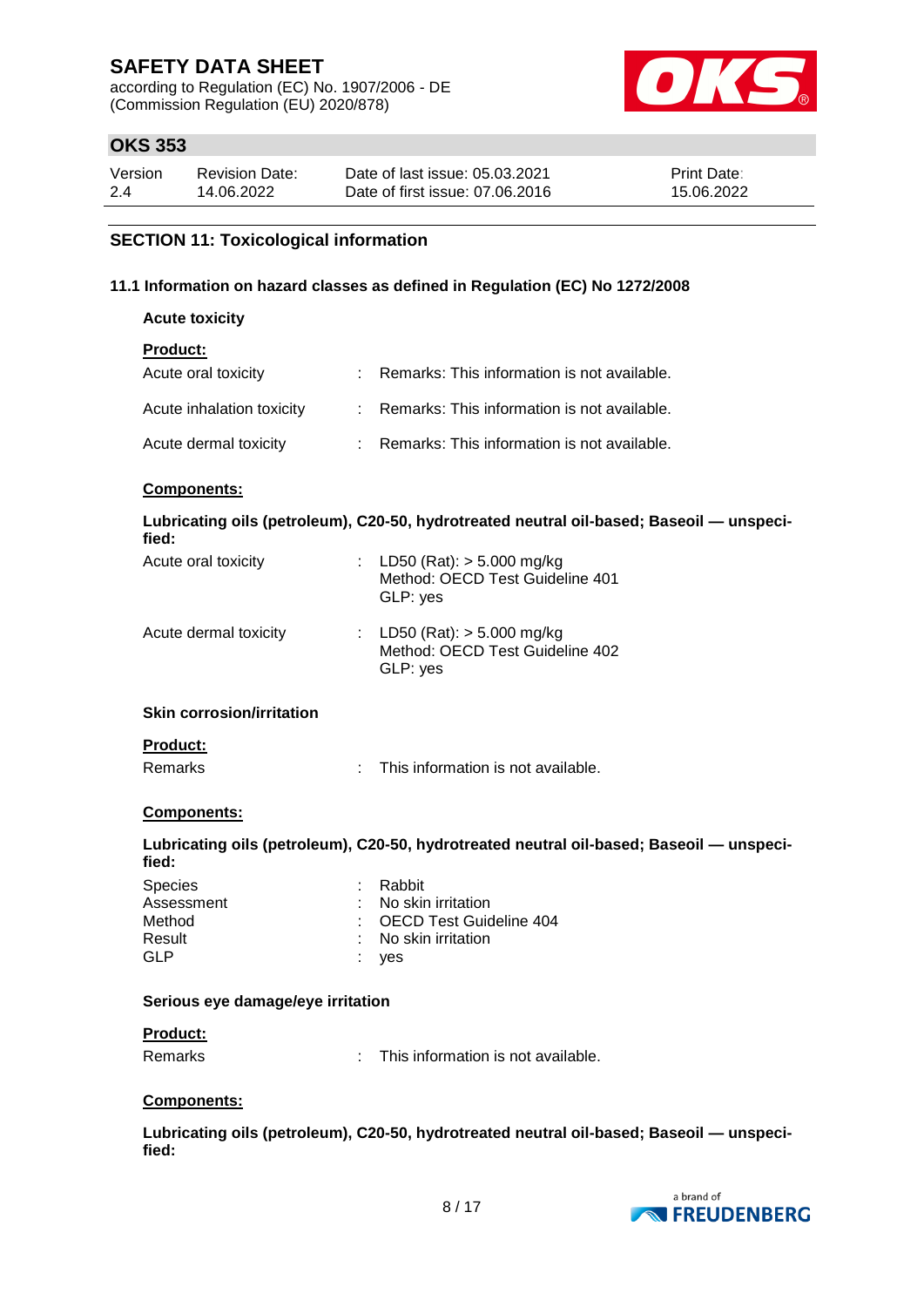according to Regulation (EC) No. 1907/2006 - DE (Commission Regulation (EU) 2020/878)



### **OKS 353**

| Version<br>2.4                                   | <b>Revision Date:</b><br>14.06.2022 | Date of last issue: 05.03.2021<br>Date of first issue: 07.06.2016                                                        | <b>Print Date:</b><br>15.06.2022 |
|--------------------------------------------------|-------------------------------------|--------------------------------------------------------------------------------------------------------------------------|----------------------------------|
| <b>Species</b><br>Method<br>Result<br><b>GLP</b> | Assessment                          | Rabbit<br>No eye irritation<br><b>OECD Test Guideline 405</b><br>No eye irritation<br>yes                                |                                  |
|                                                  | Respiratory or skin sensitisation   |                                                                                                                          |                                  |
| <b>Product:</b><br><b>Remarks</b>                |                                     | This information is not available.                                                                                       |                                  |
|                                                  | Components:                         |                                                                                                                          |                                  |
| fied:                                            |                                     | Lubricating oils (petroleum), C20-50, hydrotreated neutral oil-based; Baseoil - unspeci-                                 |                                  |
| <b>Species</b><br>Method<br>Result               | Assessment                          | Guinea pig<br>Does not cause skin sensitisation.<br><b>OECD Test Guideline 406</b><br>Does not cause skin sensitisation. |                                  |
|                                                  | <b>Germ cell mutagenicity</b>       |                                                                                                                          |                                  |
| Product:                                         |                                     |                                                                                                                          |                                  |
|                                                  | Genotoxicity in vitro               | : Remarks: No data available                                                                                             |                                  |
|                                                  | Genotoxicity in vivo                | Remarks: No data available                                                                                               |                                  |
|                                                  | Carcinogenicity                     |                                                                                                                          |                                  |
| Product:<br><b>Remarks</b>                       |                                     | No data available                                                                                                        |                                  |
|                                                  | <b>Reproductive toxicity</b>        |                                                                                                                          |                                  |
| Product:                                         |                                     |                                                                                                                          |                                  |
|                                                  | Effects on fertility                | Remarks: No data available                                                                                               |                                  |
| ment                                             | Effects on foetal develop-          | Remarks: No data available                                                                                               |                                  |
|                                                  | <b>STOT - single exposure</b>       |                                                                                                                          |                                  |
|                                                  | <b>Components:</b>                  |                                                                                                                          |                                  |
| fied:                                            |                                     | Lubricating oils (petroleum), C20-50, hydrotreated neutral oil-based; Baseoil - unspeci-                                 |                                  |
|                                                  | Assessment                          | The substance or mixture is not classified as specific target<br>organ toxicant, single exposure.                        |                                  |

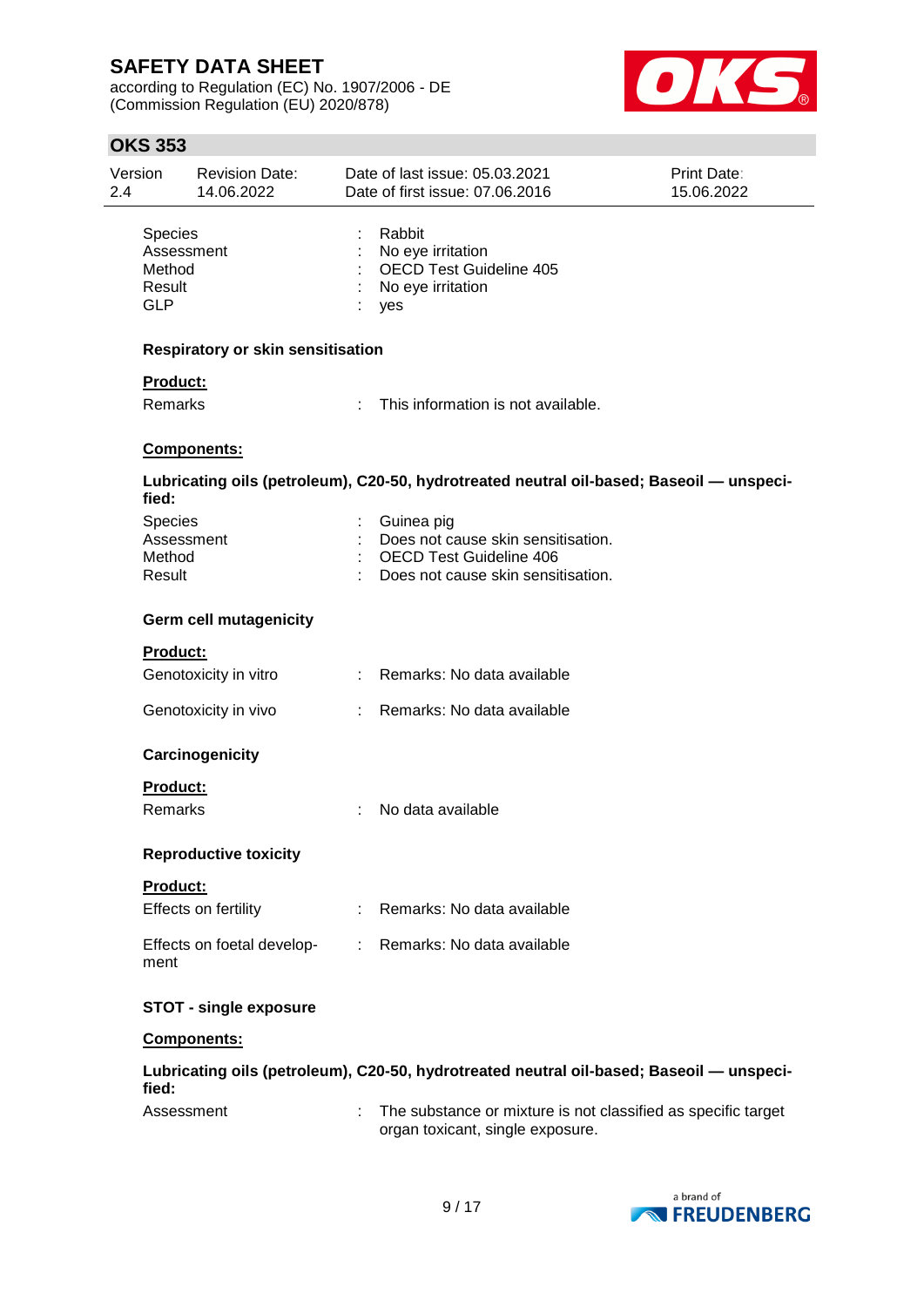according to Regulation (EC) No. 1907/2006 - DE (Commission Regulation (EU) 2020/878)



## **OKS 353**

| Version | <b>Revision Date:</b> | Date of last issue: 05.03.2021  | <b>Print Date:</b> |
|---------|-----------------------|---------------------------------|--------------------|
| 2.4     | 14.06.2022            | Date of first issue: 07.06.2016 | 15.06.2022         |

#### **STOT - repeated exposure**

#### **Components:**

**Lubricating oils (petroleum), C20-50, hydrotreated neutral oil-based; Baseoil — unspecified:**

Assessment : The substance or mixture is not classified as specific target organ toxicant, repeated exposure.

#### **Repeated dose toxicity**

#### **Product:**

Remarks : This information is not available.

#### **Aspiration toxicity**

#### **Product:**

This information is not available.

#### **Components:**

#### **Lubricating oils (petroleum), C20-50, hydrotreated neutral oil-based; Baseoil — unspecified:**

No aspiration toxicity classification

#### **11.2 Information on other hazards**

#### **Endocrine disrupting properties**

#### **Product:**

| Assessment | The substance/mixture does not contain components consid-<br>ered to have endocrine disrupting properties according to<br>REACH Article 57(f) or Commission Delegated regulation<br>(EU) 2017/2100 or Commission Regulation (EU) 2018/605 at<br>levels of 0.1% or higher. |
|------------|---------------------------------------------------------------------------------------------------------------------------------------------------------------------------------------------------------------------------------------------------------------------------|
|            |                                                                                                                                                                                                                                                                           |

#### **Further information**

### **Product:**

Remarks : Information given is based on data on the components and the toxicology of similar products.

### **SECTION 12: Ecological information**

#### **12.1 Toxicity**

#### **Product:**

Toxicity to fish : Remarks: No data available

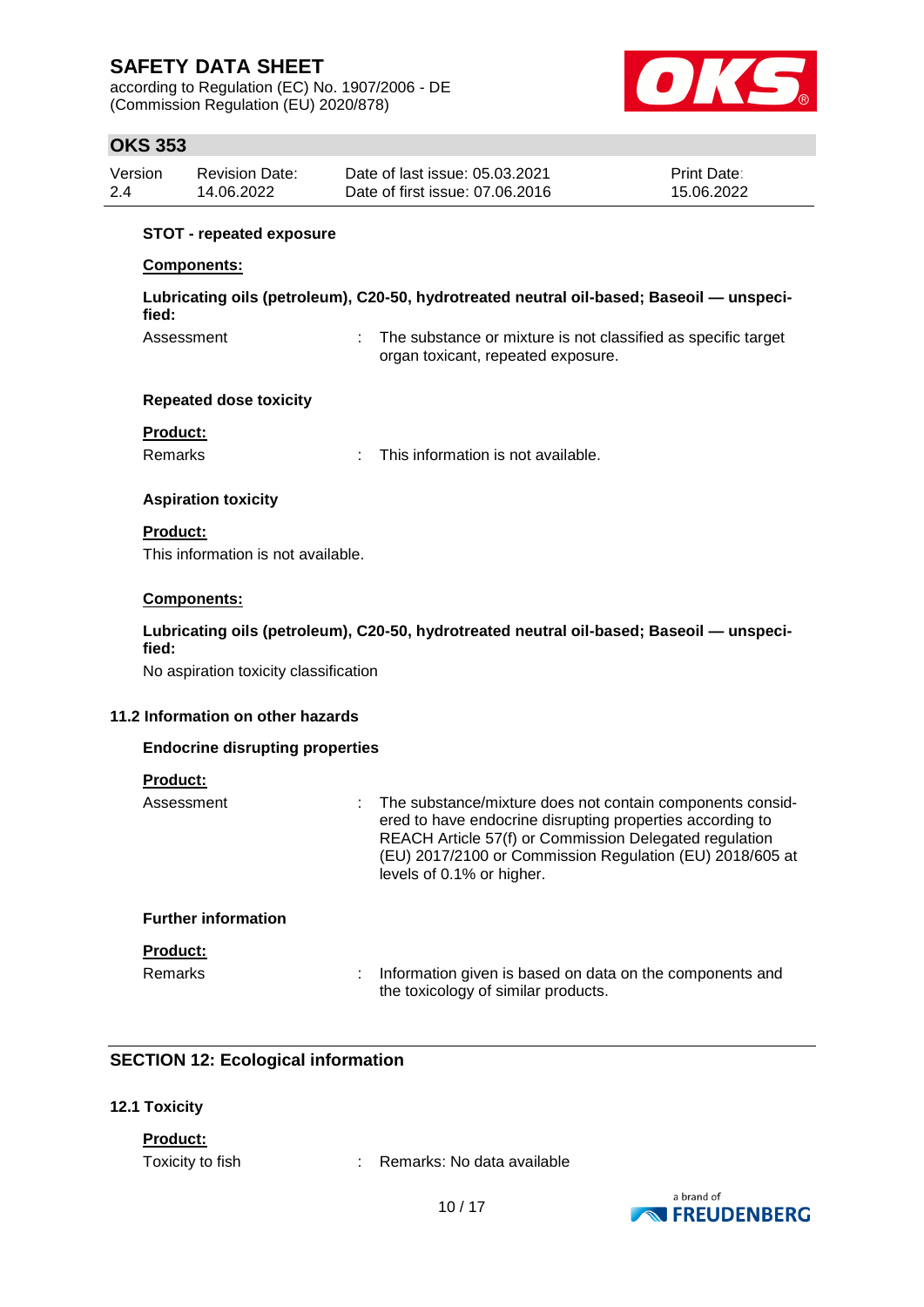according to Regulation (EC) No. 1907/2006 - DE (Commission Regulation (EU) 2020/878)



## **OKS 353**

| Version<br>2.4 |                  | <b>Revision Date:</b><br>14.06.2022                              |    | Date of last issue: 05.03.2021<br>Date of first issue: 07.06.2016                                                                                         | Print Date:<br>15.06.2022 |
|----------------|------------------|------------------------------------------------------------------|----|-----------------------------------------------------------------------------------------------------------------------------------------------------------|---------------------------|
|                |                  | aquatic invertebrates                                            |    | Toxicity to daphnia and other : Remarks: No data available                                                                                                |                           |
|                | plants           | Toxicity to algae/aquatic                                        | ÷. | Remarks: No data available                                                                                                                                |                           |
|                |                  | Toxicity to microorganisms                                       |    | Remarks: No data available                                                                                                                                |                           |
|                |                  | Components:                                                      |    |                                                                                                                                                           |                           |
|                | fied:            |                                                                  |    | Lubricating oils (petroleum), C20-50, hydrotreated neutral oil-based; Baseoil - unspeci-                                                                  |                           |
|                | Toxicity to fish |                                                                  |    | : LC50 (Pimephales promelas (fathead minnow)): > 100 mg/l<br>Exposure time: 96 h<br>Test Type: static test<br>Method: OECD Test Guideline 203<br>GLP: yes |                           |
|                |                  | Toxicity to daphnia and other :<br>aquatic invertebrates         |    | EC50 (Daphnia magna (Water flea)): > 10.000 mg/l<br>Exposure time: 48 h<br>Test Type: static test<br>Method: OECD Test Guideline 202                      |                           |
|                | plants           | Toxicity to algae/aquatic                                        |    | NOEC (Pseudokirchneriella subcapitata (green algae)): > 100<br>mg/l<br>Exposure time: 72 h<br>Test Type: static test<br>Method: OECD Test Guideline 201   |                           |
|                | ic toxicity)     | Toxicity to daphnia and other :<br>aquatic invertebrates (Chron- |    | NOEC: 10 mg/l<br>Exposure time: 21 d<br>Species: Daphnia magna (Water flea)<br>Method: OECD Test Guideline 211<br>GLP: yes                                |                           |
|                |                  | 12.2 Persistence and degradability                               |    |                                                                                                                                                           |                           |

#### **Product:**

| Biodegradability                                                | : Remarks: No data available |
|-----------------------------------------------------------------|------------------------------|
| Physico-chemical removabil- : Remarks: No data available<br>ity |                              |

#### **Components:**

**Lubricating oils (petroleum), C20-50, hydrotreated neutral oil-based; Baseoil — unspecified:**

| Biodegradability | Test Type: aerobic         |
|------------------|----------------------------|
|                  | Inoculum: activated sludge |

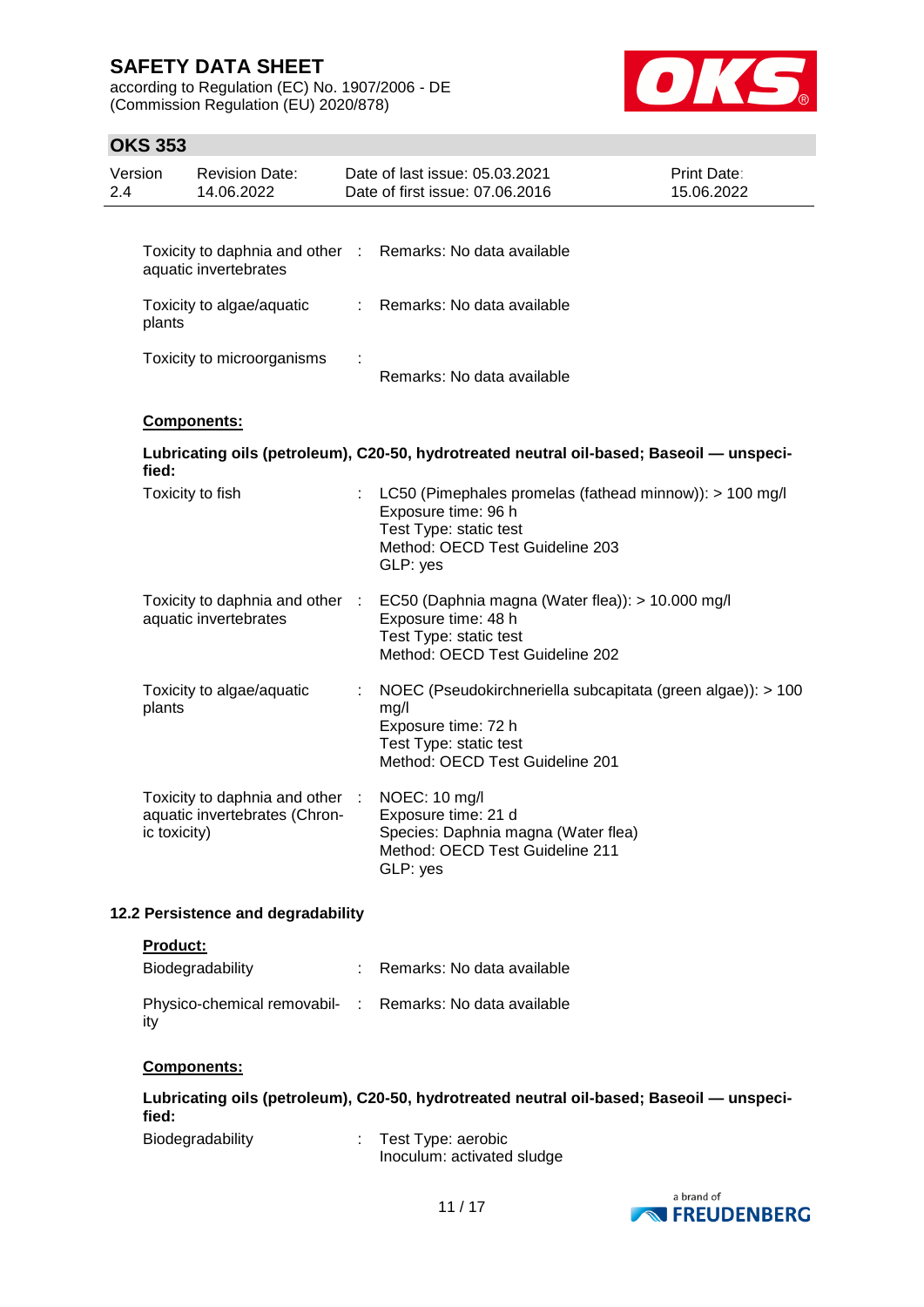according to Regulation (EC) No. 1907/2006 - DE (Commission Regulation (EU) 2020/878)



### **OKS 353**

| Version<br>2.4 | <b>Revision Date:</b><br>14.06.2022                |    | Date of last issue: 05.03.2021<br>Date of first issue: 07,06,2016                                                                                                                                                       | <b>Print Date:</b><br>15.06.2022 |
|----------------|----------------------------------------------------|----|-------------------------------------------------------------------------------------------------------------------------------------------------------------------------------------------------------------------------|----------------------------------|
|                |                                                    |    | Result: Not rapidly biodegradable<br>Biodegradation: 3 %<br>Exposure time: 28 d<br>Method: OECD Test Guideline 301B<br>GLP: yes                                                                                         |                                  |
|                | 12.3 Bioaccumulative potential                     |    |                                                                                                                                                                                                                         |                                  |
|                | <b>Product:</b>                                    |    |                                                                                                                                                                                                                         |                                  |
|                | Bioaccumulation                                    |    | Remarks: This mixture contains no substance considered to<br>be persistent, bioaccumulating and toxic (PBT).<br>This mixture contains no substance considered to be very<br>persistent and very bioaccumulating (vPvB). |                                  |
|                | Components:                                        |    |                                                                                                                                                                                                                         |                                  |
| fied:          |                                                    |    | Lubricating oils (petroleum), C20-50, hydrotreated neutral oil-based; Baseoil - unspeci-                                                                                                                                |                                  |
|                | <b>Bioaccumulation</b>                             |    | Remarks: This substance is not considered to be persistent,<br>bioaccumulating and toxic (PBT).<br>This substance is not considered to be very persistent and<br>very bioaccumulating (vPvB).                           |                                  |
|                | 12.4 Mobility in soil                              |    |                                                                                                                                                                                                                         |                                  |
|                | <b>Product:</b>                                    |    |                                                                                                                                                                                                                         |                                  |
|                | Mobility                                           |    | Remarks: No data available                                                                                                                                                                                              |                                  |
|                | Distribution among environ-<br>mental compartments | ÷. | Remarks: No data available                                                                                                                                                                                              |                                  |
|                | 12.5 Results of PBT and vPvB assessment            |    |                                                                                                                                                                                                                         |                                  |
|                | Product:                                           |    |                                                                                                                                                                                                                         |                                  |
|                | Assessment                                         |    | This substance/mixture contains no components considered<br>to be either persistent, bioaccumulative and toxic (PBT), or<br>very persistent and very bioaccumulative (vPvB) at levels of<br>0.1% or higher.             |                                  |
|                | <b>Components:</b>                                 |    |                                                                                                                                                                                                                         |                                  |
| fied:          |                                                    |    | Lubricating oils (petroleum), C20-50, hydrotreated neutral oil-based; Baseoil - unspeci-                                                                                                                                |                                  |
|                | Assessment                                         |    | Non-classified vPvB substance. Non-classified PBT substance                                                                                                                                                             |                                  |
|                | 12.6 Endocrine disrupting properties               |    |                                                                                                                                                                                                                         |                                  |
|                | Product:                                           |    |                                                                                                                                                                                                                         |                                  |
|                | Assessment                                         |    | The substance/mixture does not contain components consid-                                                                                                                                                               |                                  |



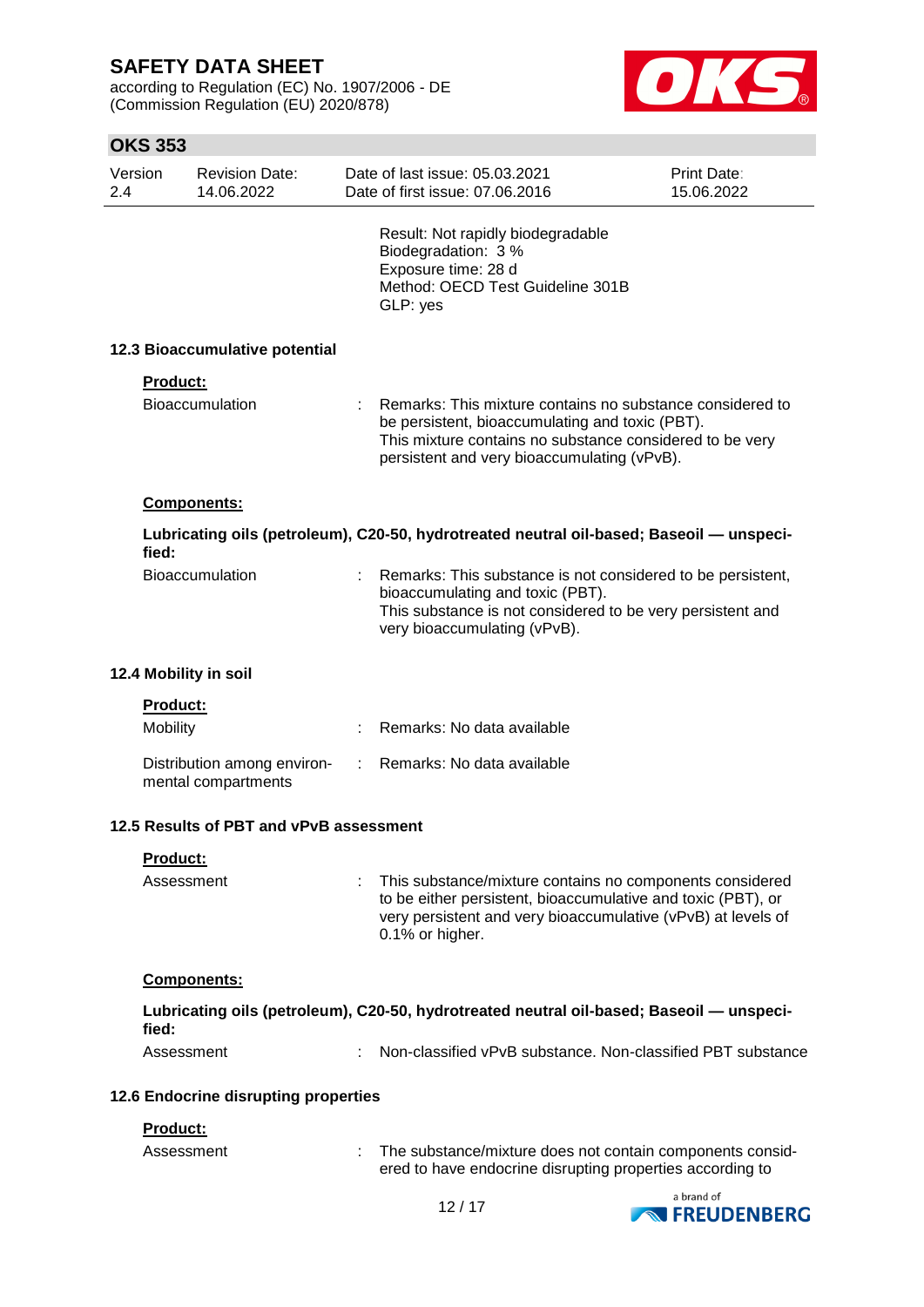according to Regulation (EC) No. 1907/2006 - DE (Commission Regulation (EU) 2020/878)



## **OKS 353**

| Version<br>2.4 | <b>Revision Date:</b><br>14.06.2022    |                                                                                                                                                 | Date of last issue: 05.03.2021<br>Date of first issue: 07.06.2016 | <b>Print Date:</b><br>15.06.2022 |
|----------------|----------------------------------------|-------------------------------------------------------------------------------------------------------------------------------------------------|-------------------------------------------------------------------|----------------------------------|
|                |                                        | REACH Article 57(f) or Commission Delegated regulation<br>(EU) 2017/2100 or Commission Regulation (EU) 2018/605 at<br>levels of 0.1% or higher. |                                                                   |                                  |
|                | 12.7 Other adverse effects             |                                                                                                                                                 |                                                                   |                                  |
|                | <b>Product:</b>                        |                                                                                                                                                 |                                                                   |                                  |
|                | Additional ecological infor-<br>mation | ÷                                                                                                                                               | No information on ecology is available.                           |                                  |

### **SECTION 13: Disposal considerations**

|            | 13.1 Waste treatment methods |                                                                                                                                                                        |
|------------|------------------------------|------------------------------------------------------------------------------------------------------------------------------------------------------------------------|
| Product    | t                            | The product should not be allowed to enter drains, water<br>courses or the soil.                                                                                       |
|            |                              | Waste codes should be assigned by the user based on the<br>application for which the product was used.                                                                 |
|            | Contaminated packaging<br>t  | Packaging that is not properly emptied must be disposed of as<br>the unused product.<br>Dispose of waste product or used containers according to<br>local regulations. |
|            |                              | The following Waste Codes are only suggestions:                                                                                                                        |
| Waste Code |                              | unused product<br>13 02 05*, mineral-based non-chlorinated engine, gear and<br>lubricating oils                                                                        |
|            |                              | uncleaned packagings<br>15 01 10, packaging containing residues of or contaminated<br>by hazardous substances                                                          |

### **SECTION 14: Transport information**

#### **14.1 UN number or ID number**

| <b>ADN</b>  | Not regulated as a dangerous good |
|-------------|-----------------------------------|
| <b>ADR</b>  | Not regulated as a dangerous good |
| <b>RID</b>  | Not regulated as a dangerous good |
| <b>IMDG</b> | Not regulated as a dangerous good |
| IATA        | Not regulated as a dangerous good |

**14.2 UN proper shipping name**

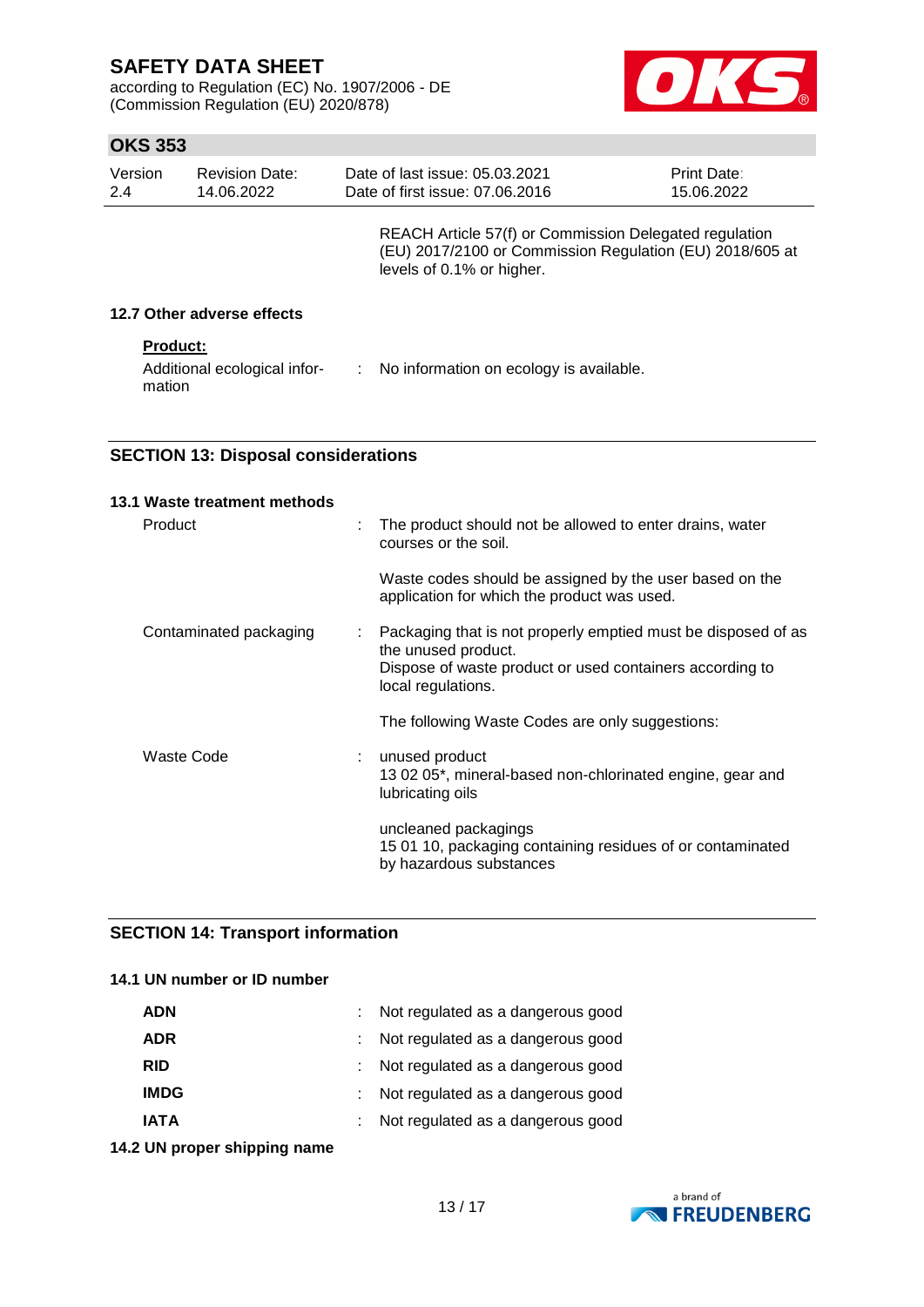according to Regulation (EC) No. 1907/2006 - DE (Commission Regulation (EU) 2020/878)



## **OKS 353**

| Version<br>2.4     |                                                              | <b>Revision Date:</b><br>14.06.2022                 |  | Date of last issue: 05.03.2021<br>Date of first issue: 07.06.2016 | Print Date:<br>15.06.2022 |  |  |
|--------------------|--------------------------------------------------------------|-----------------------------------------------------|--|-------------------------------------------------------------------|---------------------------|--|--|
|                    |                                                              |                                                     |  |                                                                   |                           |  |  |
|                    | <b>ADN</b>                                                   |                                                     |  | Not regulated as a dangerous good                                 |                           |  |  |
|                    | <b>ADR</b>                                                   |                                                     |  | Not regulated as a dangerous good                                 |                           |  |  |
|                    | <b>RID</b>                                                   |                                                     |  | Not regulated as a dangerous good                                 |                           |  |  |
|                    | <b>IMDG</b>                                                  |                                                     |  | Not regulated as a dangerous good                                 |                           |  |  |
|                    | <b>IATA</b>                                                  |                                                     |  | Not regulated as a dangerous good                                 |                           |  |  |
|                    |                                                              | 14.3 Transport hazard class(es)                     |  |                                                                   |                           |  |  |
|                    | <b>ADN</b>                                                   |                                                     |  | Not regulated as a dangerous good                                 |                           |  |  |
|                    | <b>ADR</b>                                                   |                                                     |  | Not regulated as a dangerous good                                 |                           |  |  |
|                    | <b>RID</b>                                                   |                                                     |  | Not regulated as a dangerous good                                 |                           |  |  |
|                    | <b>IMDG</b>                                                  |                                                     |  | Not regulated as a dangerous good                                 |                           |  |  |
|                    | <b>IATA</b>                                                  |                                                     |  | Not regulated as a dangerous good                                 |                           |  |  |
| 14.4 Packing group |                                                              |                                                     |  |                                                                   |                           |  |  |
|                    | <b>ADN</b>                                                   |                                                     |  | Not regulated as a dangerous good                                 |                           |  |  |
|                    | <b>ADR</b>                                                   |                                                     |  | Not regulated as a dangerous good                                 |                           |  |  |
|                    | <b>RID</b>                                                   |                                                     |  | Not regulated as a dangerous good                                 |                           |  |  |
|                    | <b>IMDG</b>                                                  |                                                     |  | Not regulated as a dangerous good                                 |                           |  |  |
|                    |                                                              | <b>IATA (Cargo)</b>                                 |  | Not regulated as a dangerous good                                 |                           |  |  |
|                    |                                                              | <b>IATA (Passenger)</b>                             |  | Not regulated as a dangerous good                                 |                           |  |  |
|                    |                                                              | <b>14.5 Environmental hazards</b>                   |  |                                                                   |                           |  |  |
|                    | <b>ADN</b>                                                   |                                                     |  | Not regulated as a dangerous good                                 |                           |  |  |
|                    | <b>ADR</b>                                                   |                                                     |  | Not regulated as a dangerous good                                 |                           |  |  |
|                    | <b>RID</b>                                                   |                                                     |  | Not regulated as a dangerous good                                 |                           |  |  |
|                    | IMDG                                                         |                                                     |  | Not regulated as a dangerous good                                 |                           |  |  |
|                    |                                                              | 14.6 Special precautions for user<br>Not applicable |  |                                                                   |                           |  |  |
|                    | 14.7 Maritime transport in bulk according to IMO instruments |                                                     |  |                                                                   |                           |  |  |
|                    | Remarks                                                      |                                                     |  | Not applicable for product as supplied.                           |                           |  |  |
|                    |                                                              |                                                     |  |                                                                   |                           |  |  |

### **SECTION 15: Regulatory information**

#### **15.1 Safety, health and environmental regulations/legislation specific for the substance or mixture**

| REACH - Restrictions on the manufacture, placing on | : Not applicable |
|-----------------------------------------------------|------------------|
| the market and use of certain dangerous substances, |                  |
| mixtures and articles (Annex XVII)                  |                  |
|                                                     |                  |

REACH - Candidate List of Substances of Very High : This product does not contain sub-

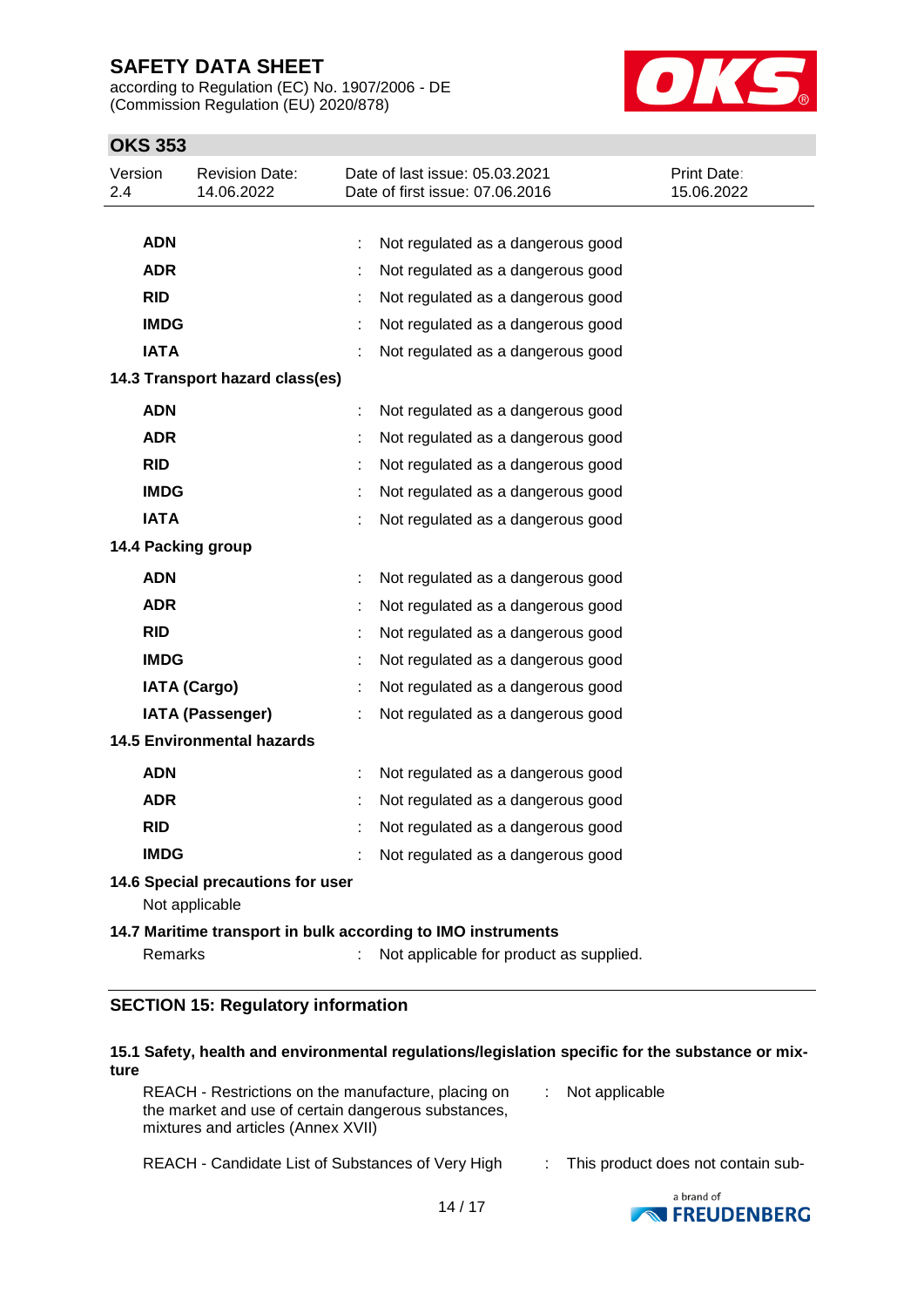according to Regulation (EC) No. 1907/2006 - DE (Commission Regulation (EU) 2020/878)



### **OKS 353**

| Version<br>2.4 | <b>Revision Date:</b><br>14.06.2022                                                                                                                                                                |   | Date of last issue: 05.03.2021<br>Date of first issue: 07.06.2016                                                      |            | Print Date:<br>15.06.2022                                                                                         |  |
|----------------|----------------------------------------------------------------------------------------------------------------------------------------------------------------------------------------------------|---|------------------------------------------------------------------------------------------------------------------------|------------|-------------------------------------------------------------------------------------------------------------------|--|
|                | Concern for Authorisation (Article 59).<br>(EU SVHC)                                                                                                                                               |   |                                                                                                                        |            | stances of very high concern (Regu-<br>lation (EC) No 1907/2006 (REACH),<br>Article 57).                          |  |
|                | REACH - List of substances subject to authorisation<br>(Annex XIV)<br>(EU. REACH-Annex XIV)                                                                                                        |   |                                                                                                                        |            | Not applicable                                                                                                    |  |
|                | Regulation (EC) No 1005/2009 on substances that de-<br>plete the ozone layer<br>(EC 1005/2009)                                                                                                     |   |                                                                                                                        |            | Not applicable                                                                                                    |  |
|                | Regulation (EU) 2019/1021 on persistent organic pollu-<br>tants (recast)<br>(EU POP)                                                                                                               |   |                                                                                                                        | <b>SEP</b> | Not applicable                                                                                                    |  |
|                | Regulation (EC) No 649/2012 of the European Parlia-<br>ment and the Council concerning the export and import<br>of dangerous chemicals<br>(EU PIC)                                                 |   |                                                                                                                        | ÷          | Not applicable                                                                                                    |  |
|                | Seveso III: Directive 2012/18/EU of the European :<br>Parliament and of the Council on the control of<br>major-accident hazards involving dangerous sub-<br>stances.                               |   |                                                                                                                        |            | Not applicable                                                                                                    |  |
| ny)            | Water hazard class (Germa-                                                                                                                                                                         | ÷ | WGK 1 slightly hazardous to water<br>Classification according to AwSV, Annex 1 (5.2)                                   |            |                                                                                                                   |  |
|                | TA Luft List (Germany)                                                                                                                                                                             |   | Total dust:<br>others: 0,28 %                                                                                          |            |                                                                                                                   |  |
|                | Inorganic substances in powdered form:<br>Not applicable<br>Inorganic substances in vapour or gaseous form:<br>Not applicable<br>Organic Substances:<br>portion Class 1: 0,98 %<br>others: 98,74 % |   |                                                                                                                        |            |                                                                                                                   |  |
|                |                                                                                                                                                                                                    |   | Carcinogenic substances:<br>Not applicable<br>Mutagenic:<br>Not applicable<br>Toxic to reproduction:<br>Not applicable |            |                                                                                                                   |  |
|                | Volatile organic compounds                                                                                                                                                                         | ÷ | Not applicable                                                                                                         |            | Directive 2010/75/EU of 24 November 2010 on industrial<br>emissions (integrated pollution prevention and control) |  |

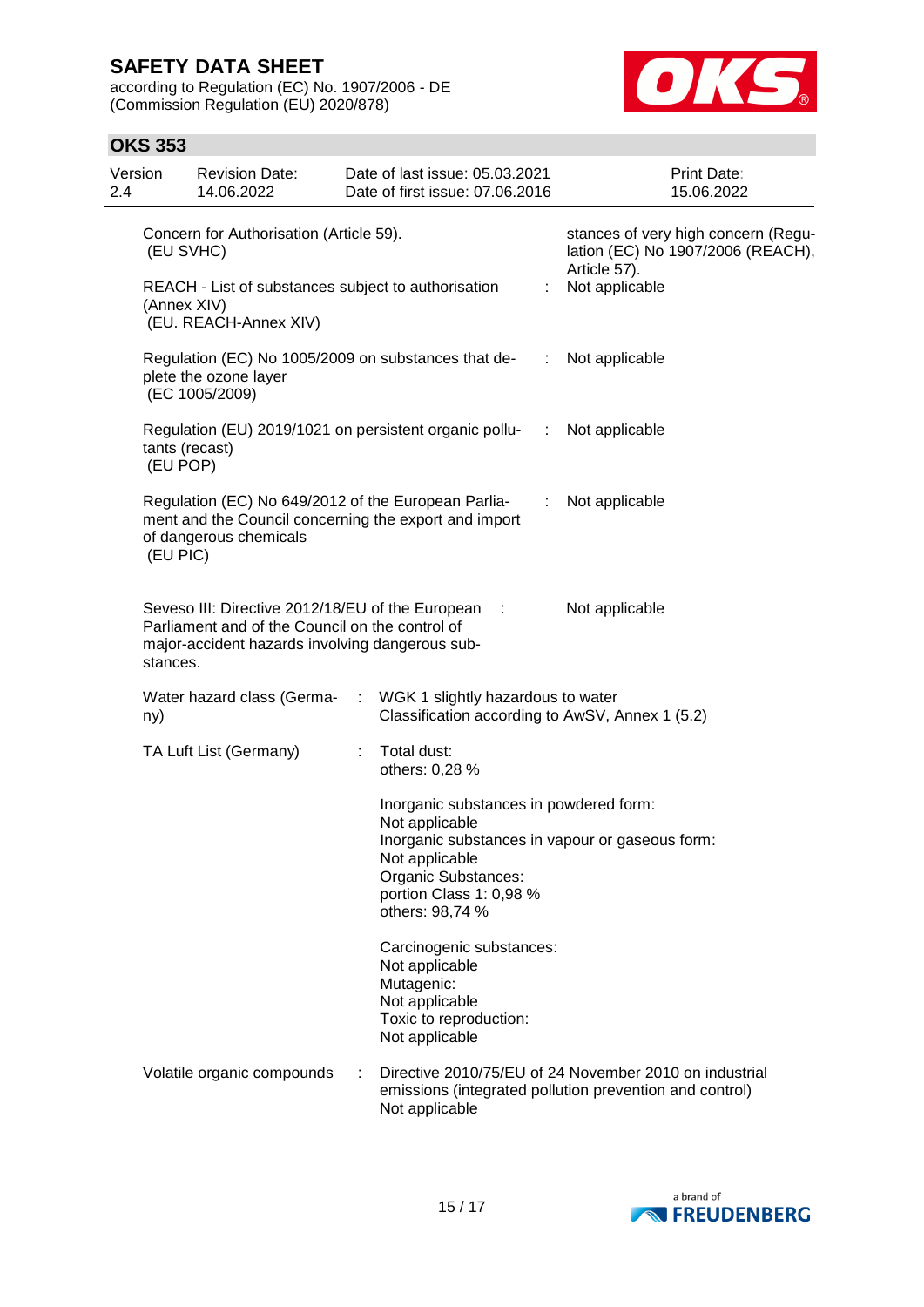according to Regulation (EC) No. 1907/2006 - DE (Commission Regulation (EU) 2020/878)



## **OKS 353**

| Version | <b>Revision Date:</b> |
|---------|-----------------------|
| 2.4     | 14.06.2022            |

Date of last issue: 05.03.2021 Date of first issue: 07.06.2016 Print Date: 15.06.2022

#### **15.2 Chemical safety assessment**

This information is not available.

### **SECTION 16: Other information**

#### **Full text of H-Statements**

#### **Full text of other abbreviations**

| Note L            | : The harmonised classification as a carcinogen applies unless<br>it can be shown that the substance contains less than 3 % of<br>dimethyl sulphoxide extract as measured by IP 346 ("Determi-<br>nation of polycyclic aromatics in unused lubricating base oils<br>and asphaltene free petroleum fractions - Dimethyl sulphoxide<br>extraction refractive index method"Institute of Petroleum, Lon-<br>don), in which case a classification in accordance with Title II<br>of this Regulation shall be performed also for that hazard<br>class. |
|-------------------|--------------------------------------------------------------------------------------------------------------------------------------------------------------------------------------------------------------------------------------------------------------------------------------------------------------------------------------------------------------------------------------------------------------------------------------------------------------------------------------------------------------------------------------------------|
| DE TRGS 900       | Germany. TRGS 900 - Occupational exposure limit values.                                                                                                                                                                                                                                                                                                                                                                                                                                                                                          |
| DE TRGS 900 / AGW | : Time Weighted Average                                                                                                                                                                                                                                                                                                                                                                                                                                                                                                                          |

ADN - European Agreement concerning the International Carriage of Dangerous Goods by Inland Waterways; ADR - Agreement concerning the International Carriage of Dangerous Goods by Road; AIIC - Australian Inventory of Industrial Chemicals; ASTM - American Society for the Testing of Materials; bw - Body weight; CLP - Classification Labelling Packaging Regulation; Regulation (EC) No 1272/2008; CMR - Carcinogen, Mutagen or Reproductive Toxicant; DIN - Standard of the German Institute for Standardisation; DSL - Domestic Substances List (Canada); ECHA - European Chemicals Agency; EC-Number - European Community number; ECx - Concentration associated with x% response; ELx - Loading rate associated with x% response; EmS - Emergency Schedule; ENCS - Existing and New Chemical Substances (Japan); ErCx - Concentration associated with x% growth rate response; GHS - Globally Harmonized System; GLP - Good Laboratory Practice; IARC - International Agency for Research on Cancer; IATA - International Air Transport Association; IBC - International Code for the Construction and Equipment of Ships carrying Dangerous Chemicals in Bulk; IC50 - Half maximal inhibitory concentration; ICAO - International Civil Aviation Organization; IECSC - Inventory of Existing Chemical Substances in China; IMDG - International Maritime Dangerous Goods; IMO - International Maritime Organization; ISHL - Industrial Safety and Health Law (Japan); ISO - International Organisation for Standardization; KECI - Korea Existing Chemicals Inventory; LC50 - Lethal Concentration to 50 % of a test population; LD50 - Lethal Dose to 50% of a test population (Median Lethal Dose); MARPOL - International Convention for the Prevention of Pollution from Ships; n.o.s. - Not Otherwise Specified; NO(A)EC - No Observed (Adverse) Effect Concentration; NO(A)EL - No Observed (Adverse) Effect Level; NOELR - No Observable Effect Loading Rate; NZIoC - New Zealand Inventory of Chemicals; OECD - Organization for Economic Co-operation and Development; OPPTS - Office of Chemical Safety and Pollution Prevention; PBT - Persistent, Bioaccumulative and Toxic substance; PICCS - Philippines Inventory of Chemicals and Chemical Substances; (Q)SAR - (Quantitative) Structure Activity Relationship; REACH - Regulation (EC) No 1907/2006 of the European Parliament and of the Council concerning the Registration, Evaluation, Authorisation and Restriction of Chemicals; RID - Regulations concerning the International Carriage of Dangerous Goods by Rail; SADT - Self-Accelerating Decomposition Temperature; SDS - Safety Data Sheet; SVHC - Substance of Very High Concern; TCSI - Taiwan Chemical Substance Inventory; TECI -